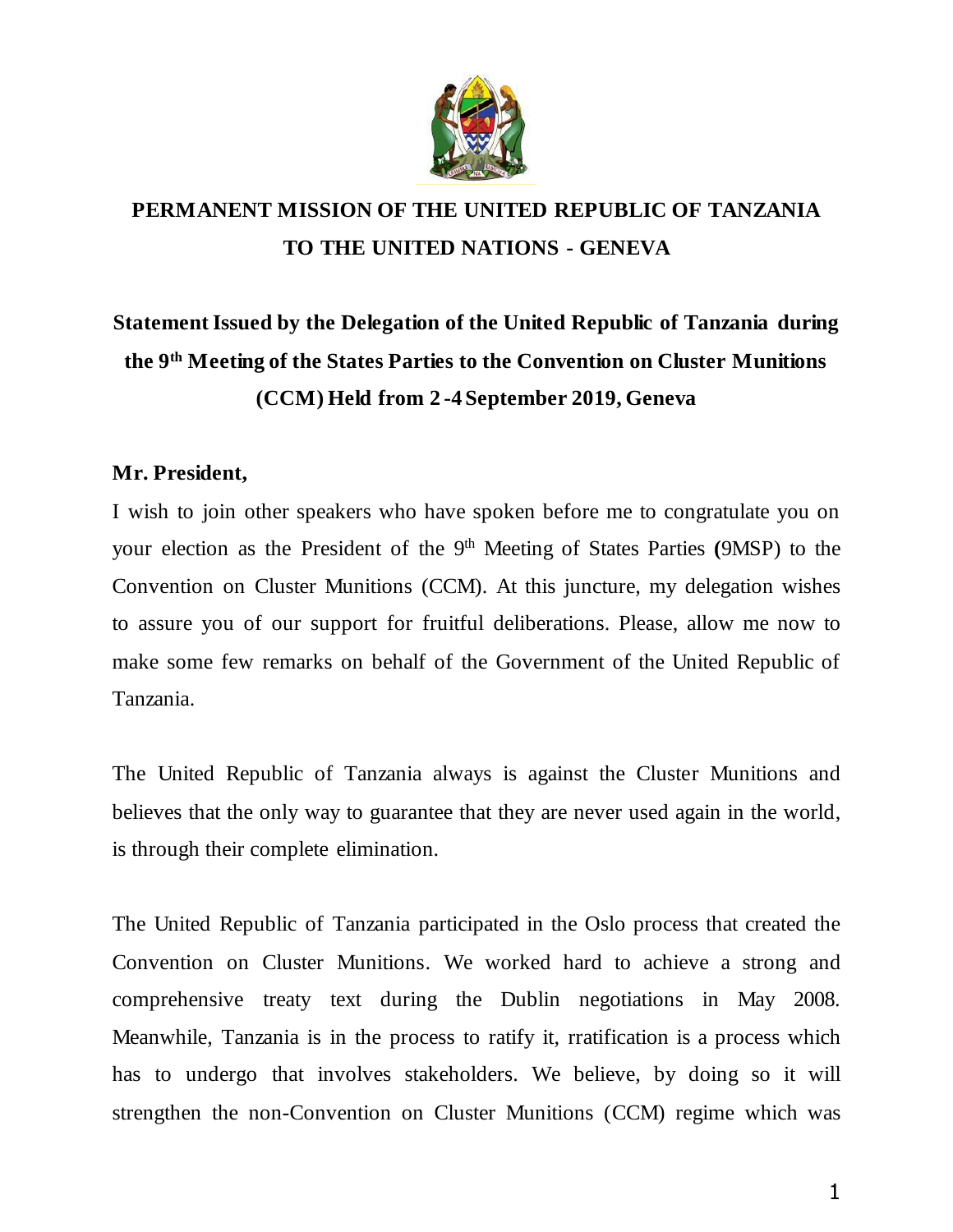adopted on 30 May 2008 in Dublin, Ireland and signed on 3-4 December 2008 in Oslo, Norway.

#### **Mr. President,**

The United Republic of Tanzania is full committed to the objectives of the Convention on Cluster Munitions (CCM). Our commitment is demonstrated by our ratification of Landmines Treaty on 2002 to the Ottawa Landmine Elimination Convention and demolition of all the stock of Anti-Personnel Landmines (fragmentation and blast type).

We signed the Convention on Cluster Munitions (CCM) on 3<sup>rd</sup> December 2008. We are grateful to the continued support being provided by the Implementation Support Unit of the Convention on Cluster Munitions (ISU-CCM) and particularly the facilitation of delegates from capital to participate in the Convention on Cluster Munitions (CCM) meetings in the headquarters Geneva, Switzerland and the regional workshops.

### **Mr. President,**

It is undisputable that the Cluster Munitions, endanger the civilians and environment and thus affecting the economy and social development. It is estimated that 5% of sub-munitions, always remain unexploded and unattended after firing of a clustered bomb.

The large numbers of dangerous remnants left behind will remain with high risk persistence for years and decades after use, while the ground is left unbearable without any use. The humanitarian consequences and unacceptable harm caused to civilians by clustered munitions is normally severe and detrimental. The left bombs and remnants thereof, can't distinguish between the civilians and combatants, harming whoever comes across them.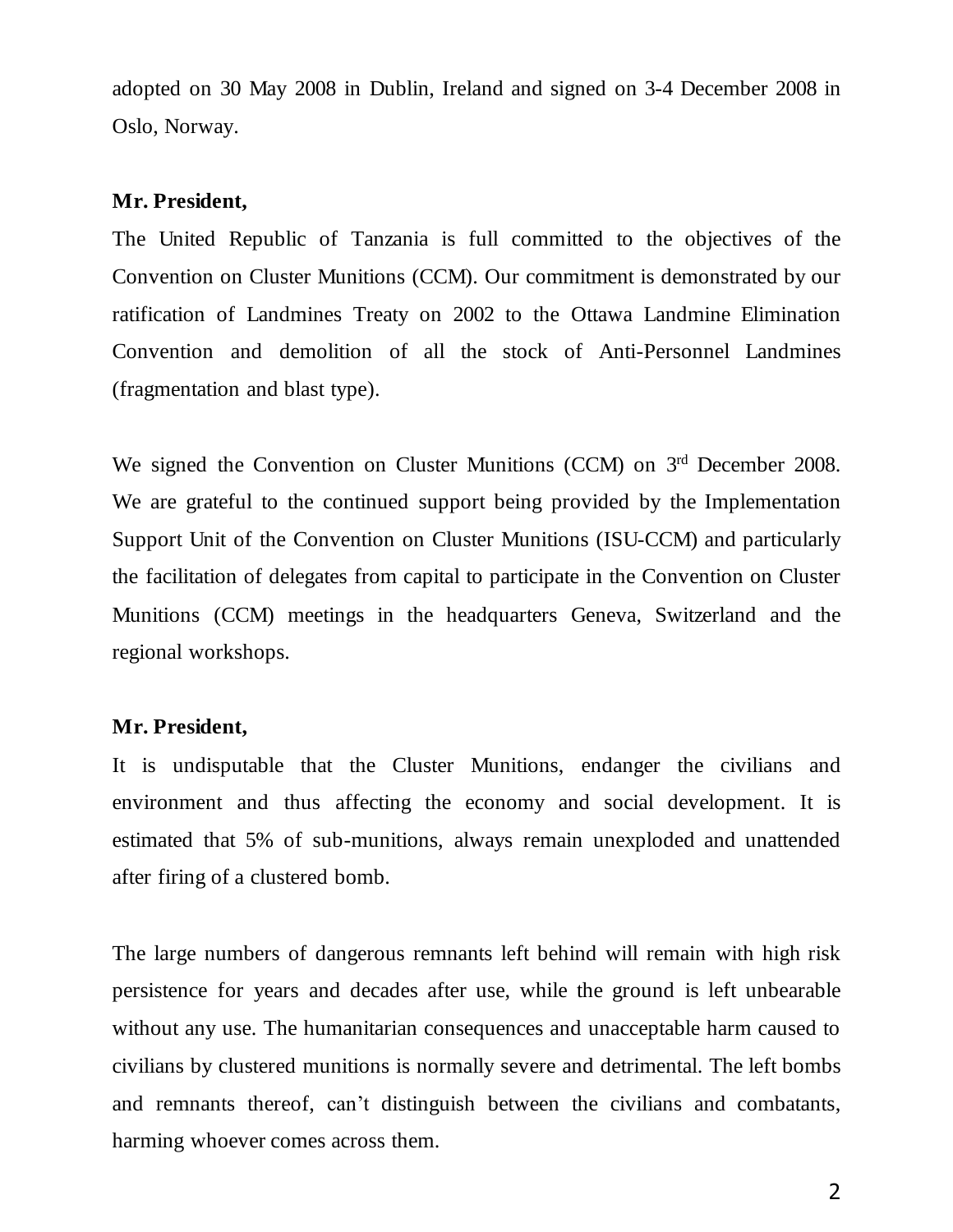#### **Mr. President,**

Regarding the update on measures that Tanzania has taken toward ratification of the CCM and or any other implementation measures to further the universalization of the Convention, it should not be overlooked that Tanzania has never used, produced, transferred, purchased, or be under possession of and stockpiled all kinds of Cluster Munitions. Tanzania has participated in most of the convention meetings and in December 2017, we voted in favour the UN important resolution on the convention. We voted in favour of the previous UNGA resolutions supporting implementation of the convention in 2015 and 2016.

Moreover, we participated on several other related meetings in good faith and we will continue to do so. The UN and regional meetings will always bring a common understanding and the aim will not only serve as the instruments for strengthening peace and security, but also to build confidence among States. In this regard we wish to continue to support and encourage other UN Members States to sign the Convention and ratify the Convention on Cluster Munitions for world betterment and allow peace and security to prevail.

#### **Mr. President,**

The United Republic of Tanzania attended this Ninth Meeting of State Parties **(**9MSP**)** as observers, we would like to encourage and continue to support States not parties to the Convention to join the Convention; those who have signed but not yet ratified to hasten the process of ratification.

In order to promote transparency and compliance to the Convention, we would like to assure you that after ratification, the United Republic of Tanzania will fulfil its obligation as required under Article 7 of the Convention to submit the annual report on time as scheduled.